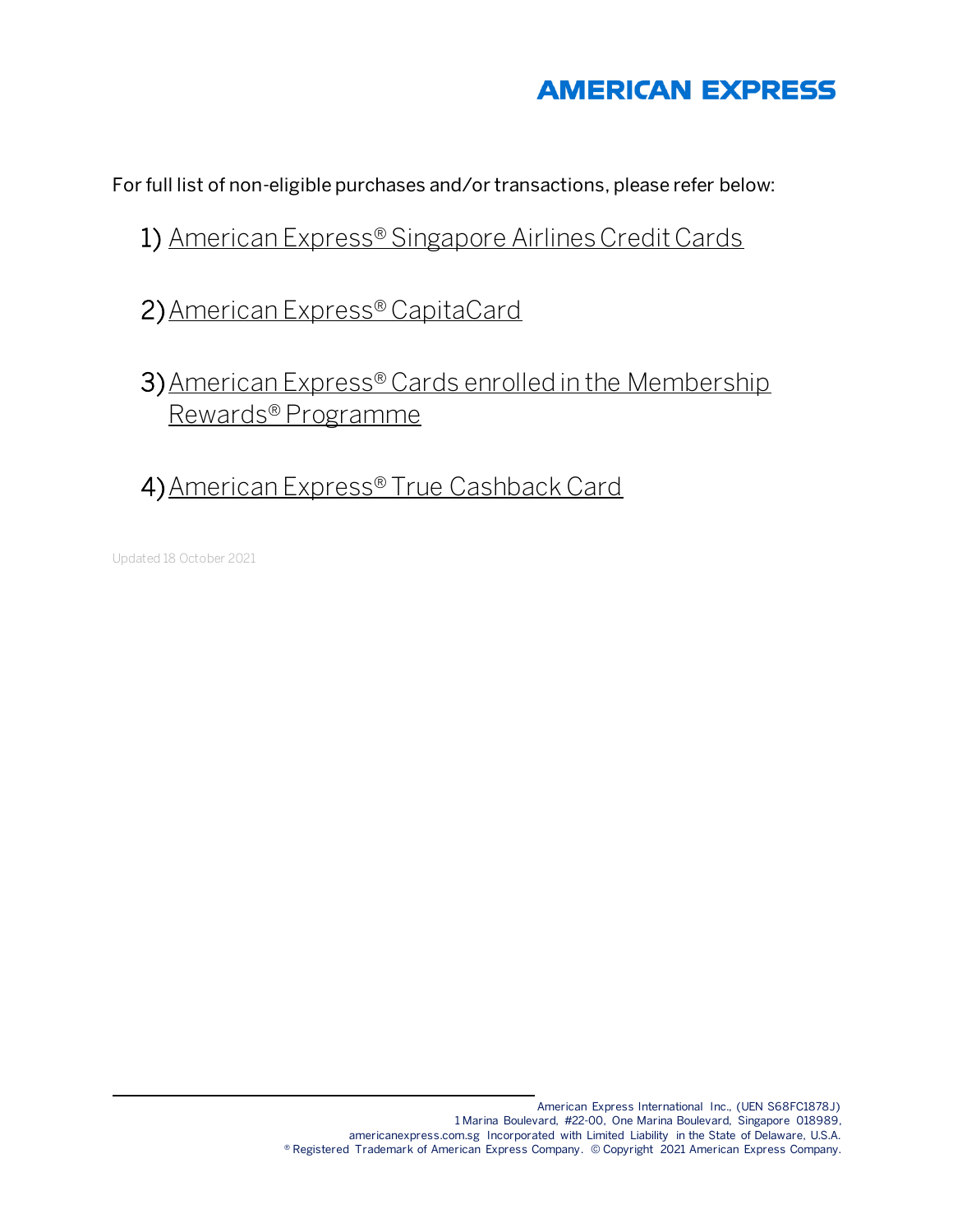

### 1) For American Express<sup>®</sup> Singapore Airlines Credit Cards

No KrisFlyer miles will be awarded for charges that are not eligible purchases. For charges that are not eligible purchases, please see below:

- a) Charges processed and billed prior to the Enrolment Date or charges prepaid on any Card Account prior to the first billing statement for that Card Account following the Enrolment Date;
- b) Cash Advance and other cash services;
- c) Express Cash;
- d) American Express Travellers Cheque purchases;
- e) Charges for dishonoured cheques;
- f) Finance charges including Line of Credit charges and Credit Card interest charges;
- g) Late Payment and collection charges;
- h) Tax refunds from overseas purchases;
- i) Balance Transfers;
- j) Instalment plans;
- k) Annual Card fees;
- l) Amount billed for purchase of KrisFlyer miles to top-up your miles balance;
- m) Bill payments and all transactions via SingPost SAM kiosks and mobile app
- n) Payments to insurance companies (except payments made for insurance products purchased through American Express authorized channel);
- o) Payments to Singapore Petroleum Company Limited (SPC) service stations;
- p) Payments for the purpose of GrabPay top-ups;
- q) Payments to utilities merchants (with effect from 12 February 2021);
- r) Charges at merchants or establishments that are excluded by American Express at its sole discretion and notified by American Express to you from time to time.

#### 2) For American Express® CapitaCard

No STAR\$<sup>®</sup> will be awarded for charges that are not eligible purchases. For charges that are not eligible purchases, please see below:

- a) Charges that are processed and billed prior to your CapitaStar Member enrolment date or charges that are prepaid on any Card Account prior to the first billing statement for that Card Account following the Enrolment Date;
- b) Cash Advances and other cash services;
- c) Express Cash;
- d) American Express Travellers Cheque purchases;
- e) Charges for dishonoured cheques;
- f) Finance charges including Line of Credit Charges and Credit Card interest charges;
- g) Late Payment and collection charges;
- h) Tax refunds from overseas purchases;
- i) Balance Transfers;
- j) Instalment plans;
- k) Annual Card fees;
- l) Other credits to your Account;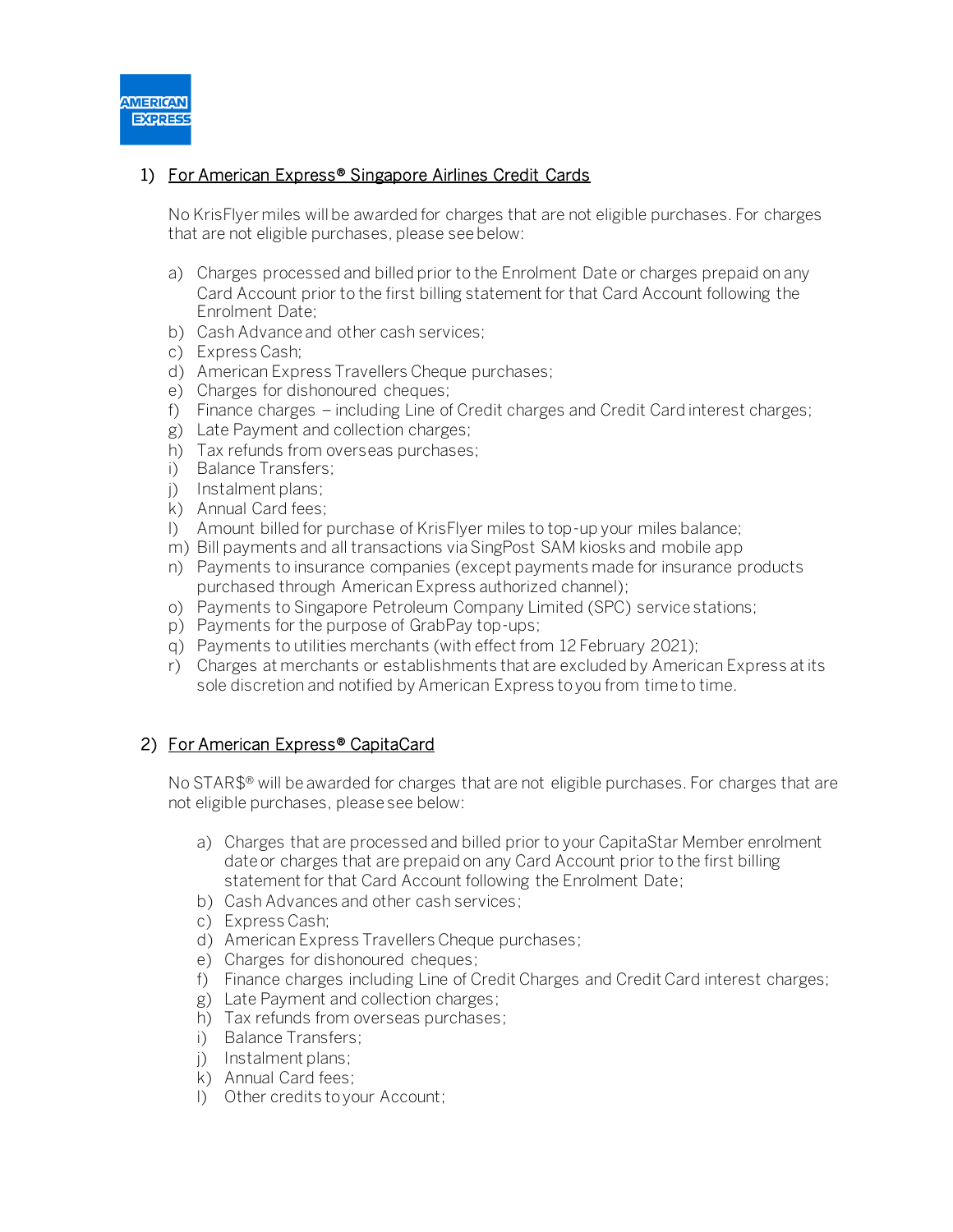

- m) Physical CapitaVoucher purchases;
- n) Bill payments and all transactions via SingPost SAM kiosks and mobile app;
- o) Payments to insurance companies (except payments made for insurance products purchased through American Express authorized channel);
- p) Payments to Singapore Petroleum Company Limited (SPC) service stations;
- q) Payments for the purpose of GrabPay top-ups
- r) Payments to utilities merchants (with effect from 12 February 2021)
- s) Charges at merchants or establishments that are excluded by American Express at its sole discretion and notified by American Express to you from time to time;

#### 3) For American Express® Cards enrolled in the Membership Rewards® Programme

No Membership Rewards® points will be awarded for charges that are not eligible purchases. For charges that are not eligible purchases, please see below:

- a) Charges processed and billed prior to the Enrolment Date or charges prepaid on any Card Account prior to the first billing statement for that Card Account following the Enrolment Date;
- b) Cash Advances and other cash services;
- c) Express Cash;
- d) American Express Travellers Cheque purchases;
- e) Charges for dishonoured cheques;
- f) Finance charges including Line of Credit Charges and Credit Card interest charges;
- g) Late payment and collection charges;
- h) Tax refunds from overseas purchases;
- i) Balance transfer;
- j) Instalment plans;
- k) Annual Card fees and Membership Rewards fees;
- l) Pay portion billed for a "Pay + Points" rewards, where the Card Member uses points along with paying a specific amount to redeem the reward;
- m) Amount billed for purchase of Membership Rewards points to top-up your points balance;
- n) Bill payments and all transactions via SingPost SAM kiosks and mobile app;
- o) Payments to insurance companies (except payments made for insurance products purchased through American Express authorized channel);
- p) Payments to Singapore Petroleum Company Limited (SPC) service stations;
- q) Payments for the purpose of GrabPay top-ups;
- r) Payments to utilities merchants (with effect from 12 February 2021);
- s) Charges at merchants or establishments that are excluded by American Express at its sole discretion and notified by American Express to you from time to time.